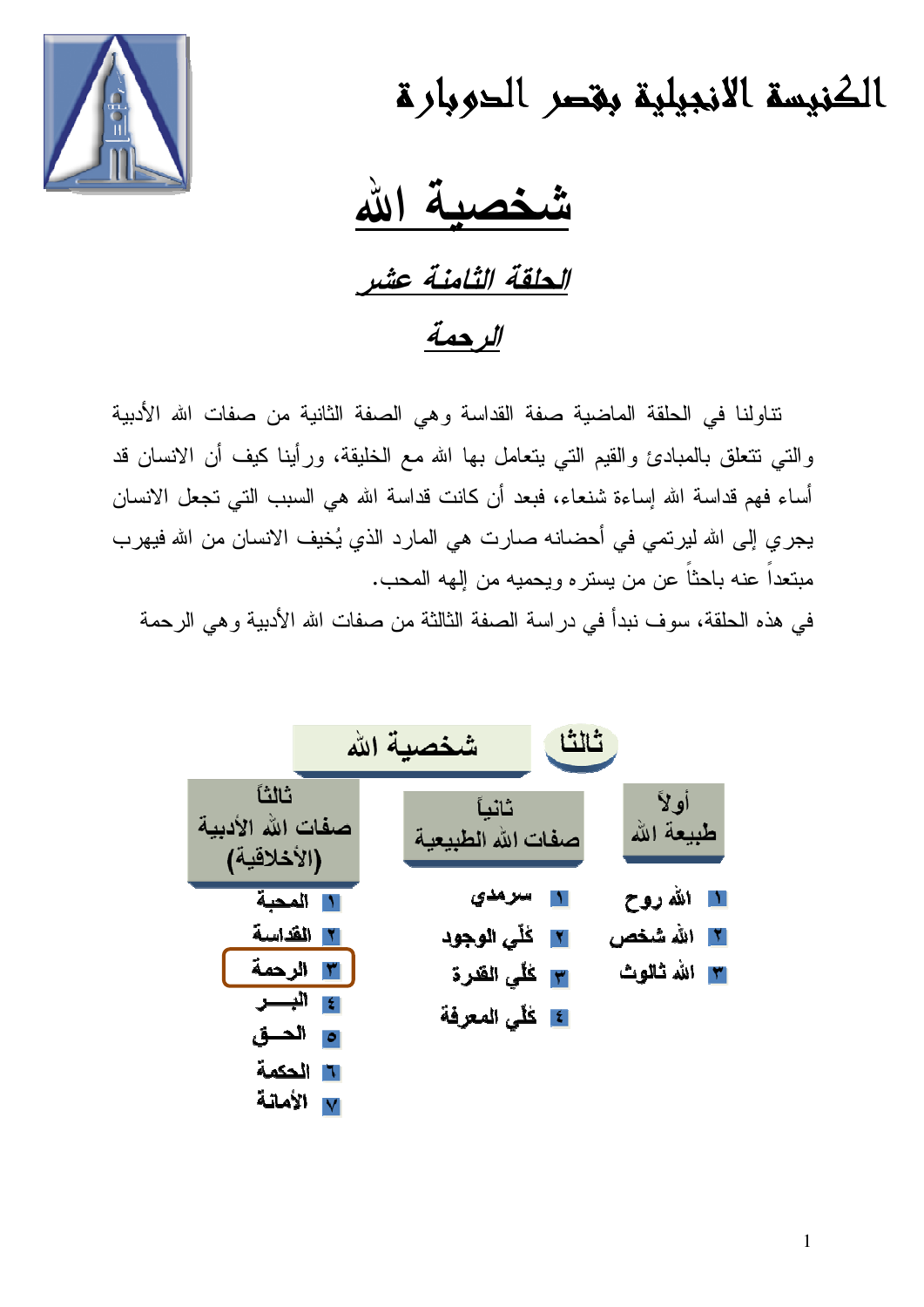– "أَمَّا أَنَا فَأُغَنِّي بِقُوَّتِكَ وَأُرِنِّمُ بِالْغَدَاةِ بِرَحْمَتِكَ لأَنَّكَ كُنْتَ مَلْجَأً ل<sub>َى</sub> وَمَنَاصلً فِي يَوْم ضيقِي. يَا قُوَّتِي لَكَ أُرنَمُ لأَنَّ اللهَ مَلْجَإِي إِلَهُ رَحْمَتِي". (مز ٥٩: ١٦، ١٧)

- "لأَنَّ رَحْمَتَكَ قَدْ عَظُمَتْ إِلَى السَّمَاوَاتِ وَإِلَى الْغَمَامِ حَقُّكَ". (مز ٥٧: ١٠)

## تعريف الرحمة

الرحمة هي عدم الميل للانتقام والبحث عن أفضل ميزة للذي أخطأ في حقى على الرغم من خطأه المتعمد ضدي. الرحمة هي أعمق تعبير عن المحبة المتحننة المترئفة التي لا تتغير، فهي إمتحان لصدق الحب - "لأَنَّ الرَّبَّ صَالِحٌ إِلَى الأَبَدِ رَحْمَتُهُ وَإِلَى دَوْرِ فَدَوْرِ أَمَانَتُهُ" (مز ١٠٠: ٥)

# علاقة الرحمة بالمحبة – "اَللهُ الَّذِي هُوَ غَنِيٌّ فِي الرَّحْمَةِ مِنْ أَجْلِ مَحَبَّتِهِ الْكَثِيرَةِ الَّتِي أَحَبَّنَا بهَا..."(أف٢: ٤)

يتضح من هذه الآية أن مصدر رحمة الله الغنية هو المحبة الكثيرة التي يُحبنا بها، أي أن رحمة الله هي واحدة من روافد الحب الإلهي للإنسانية، فهي بذل مضحي نابع من حنان لشخص غير مستحق.

– "يُحِبُّ الْبِرَّ وَالْعَدْلَ ۚ امْتَلأَتِ الأَرْضُ مِنْ رَحْمَةِ الرَّبِّ". (مز ٣٣: ٥)

- "لِحْمَدُوا الرَّبَّ لأَنَّهُ صَالحٌ لأَنَّ إِلَى الأَبَدِ رَحْمَتَهُ". (مز١٠٧: ١)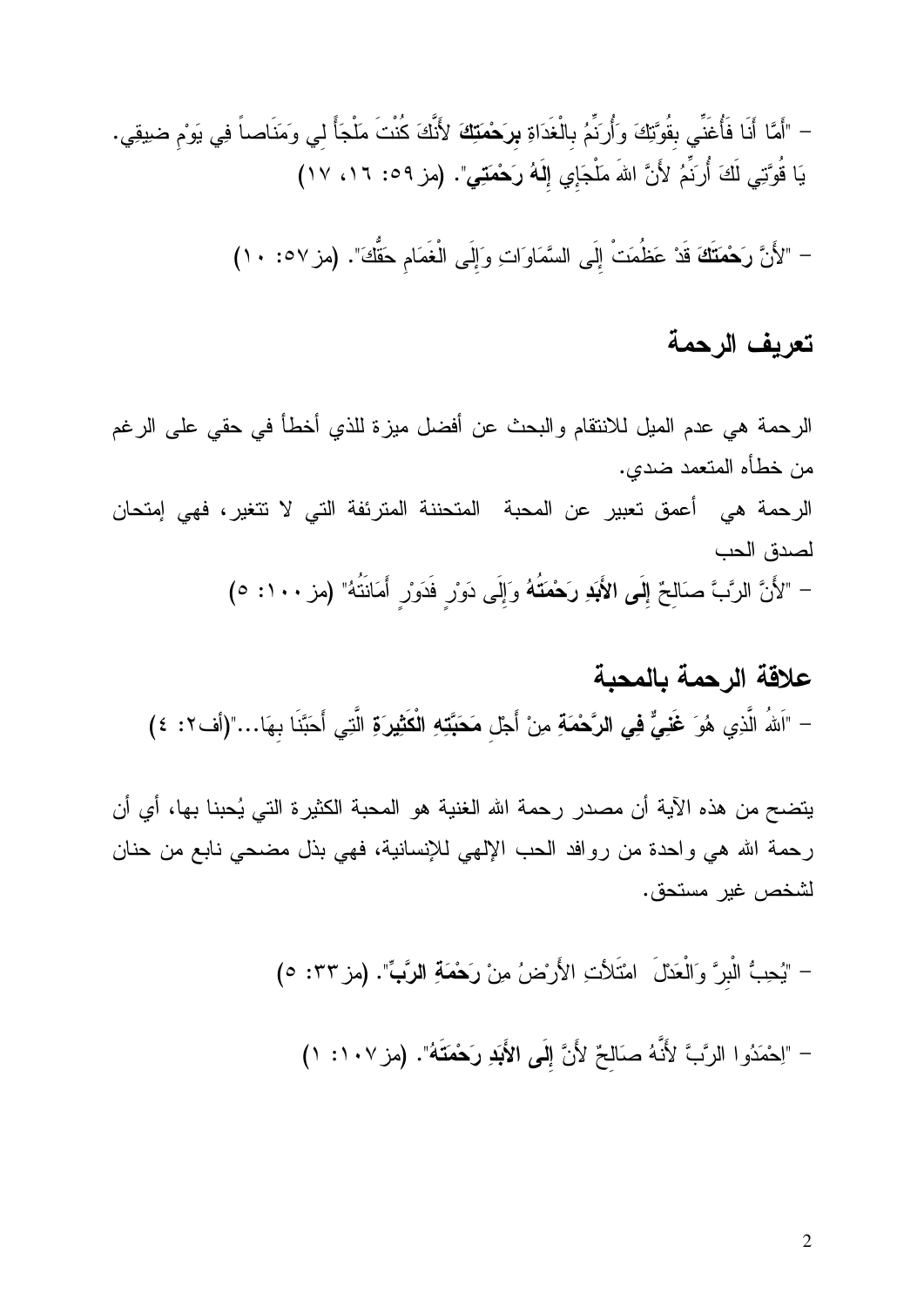## مظاهر رحمة الله:

#### • غفران الله

الغفر إن هو التعبير الصادق عن رحمة الله المتدفقة.

– "لأَنَّهُ مِثْلُ ارْتِفَاعِ السَّمَاوَاتِ فَوْقَ الأَرْض قَويَتْ رَحْمَتُهُ عَلَى خَائفِيهِ. كَبُعْدِ الْمَشْرق مِنَ الْمَغْرِبِ أَبْعَدَ عَنَّا مَعَاصِيِنَا". (مز ١٠٣: ١١، ١٢) من كثرة رحمة الله على حياتنا قرر أن يُبعد عنا خطايانا إلى أقصى ما يمكن أن يبعدها.. إلى بعد المشرق عن المغرب.. إلى البعد الذي فيه لا يلتقي هذين النقيضين

– "الَّذِي يَغْفِرُ جَمِيعَ ذُنُوبِكِ ِ الَّذِي يَشْفِي كُلَّ أَمْرَاضلِك" (مز ٢٠٢: ٣ )

– "وَأَنْتَ لَمْ تَدْعُنِي يَا يَعْقُوبُ حَتَّى تَتْعَبَ مِنْ أَجْلِي يَا إِسْرَائيلُ. لَمْ تُحْضِرْ لي شَاةَ مُحْرَقَتِكَ وَبِذَبَائِحِكَ لَمْ تُكْرِمْنِي. لَمْ أَسْتَخْدِمْكَ بِنَقْدِمَةٍ وَلاَ أَتْعَبْتُكَ بِلُبَانٍ. لَمْ تَشْتَر لي بفِضَّةٍ قَصَبَاً وَبِشْحْمِ ذَبَائحِكَ لَمْ تُرِوْنِي لَكِن اسْتَخْدَمْتَنِي بِخَطَايَاكَ وَأَتْعَبْتَنِي بِأَثَامِكَ. أَنَا أَنَا هُوَ الْمَاحِي ذُنُوبِكَ لأَجْلَ نَفْسِي وَخَطَايَاكَ لاَ أَذْكُرُهَا". (إِسْ ٢٤: ٢٢–٢٥ ) في الآية السابقة يوضح الله أن شعبه لم يصنع أي شئ لكي يقترب اليه بل على العكس لقد أهانوا الله بخطاياهم وأنعبوه بأثامهم، ولكن كان قرار الله الثابت دائماً هو أن يمحى خطاياهم فلا يعود يذكرها.

– "قَدْ مَحَوْتُ كَغَيْمِ ذُنُوبَكَ وَكَسَحَابَةٍ خَطَايَاكَ إِرْجِعْ إِلَيَّ لأَنِّي فَدَيْتُك" (إش ٤٤ : ٢٢ ) في هذه الآية نجد أن غفران الله الذي يؤدي الى عدم وجود الخطية وظهورها مرة أخرى سابق لتوبتنا، فالله يتكلم أنه محى الخطية وسدد دينها، لذلك يدعو الشعب إلى الرجوع إليه وليس العكس، فالنوبة هنا هي الأداة النبي نستقبل بها غفران الله وليس هي شرط الغفران، فالغفران غير مشروط، لأن الغفران قد صنعه الله، وهذا ما يتضح جلياً في قصة الابن الضال(لو ١٥: ١١- ٣٢) فالأب قد غفر للابن كل ما صنع حتى قبل رجوع الابن إلى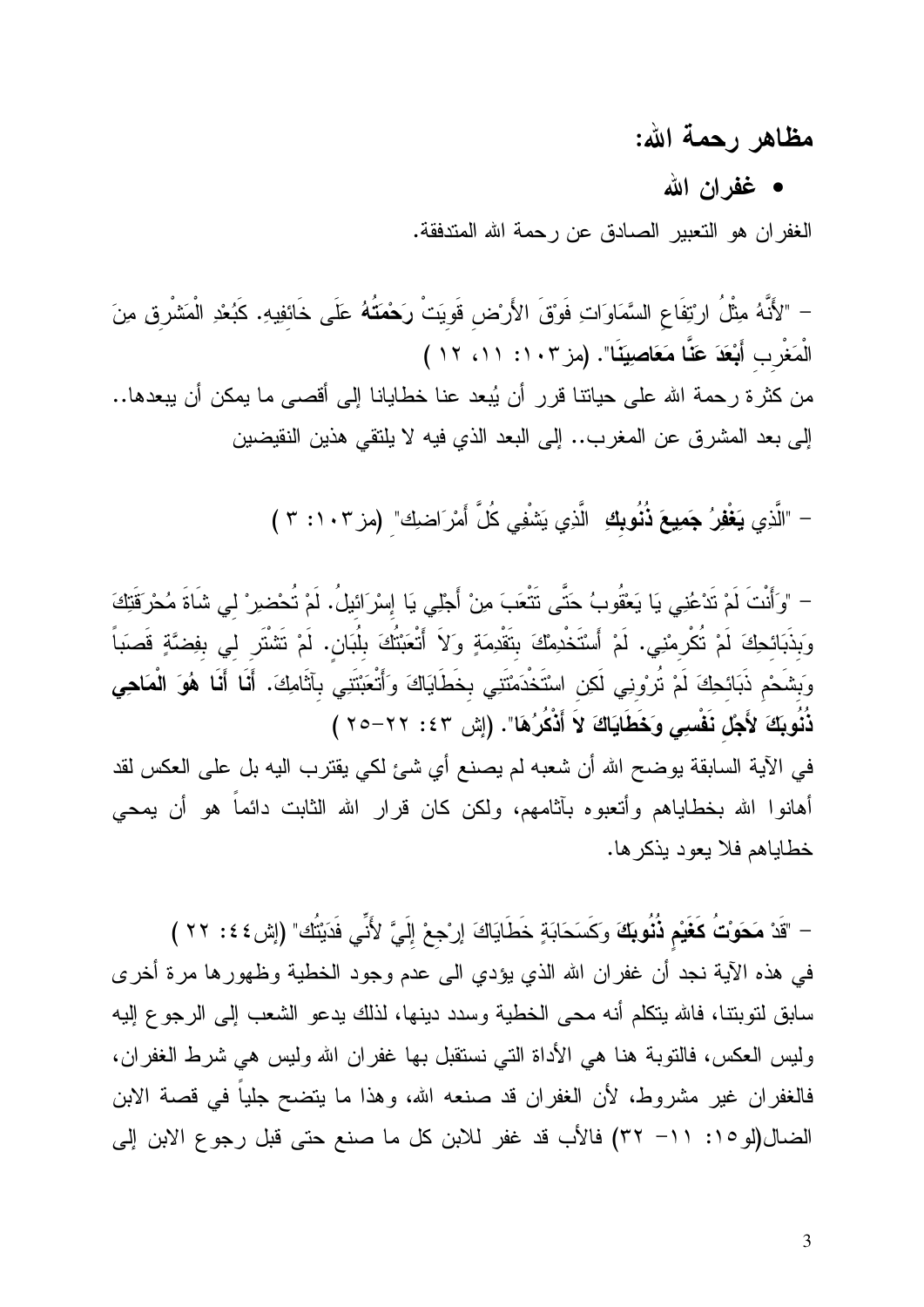بيت والده، وقبل أن يقدم اعتذاره ونوبته أمامه. وعندما حاول الابن أن يقدم الاعتذار منعه أبوه من أن يكمل ما قد شرع في قوله لأن الابن قد ظن أن الاعتذار عن الخطأ هو الذي سيجعل الأب يسامحه وكأن الاب ينتظر اعتذار الابن لكي يهدأ ويفكر في أن يغفر له، لكن الاب كان قد سامحه حتى قبل أن يفكر الابن في الرجوع اليه، فالغفران غير مشروط مثل محبة الله التي هي غير مشروطة. التوبة نتيح لنا أن نستقبل هذا الغفران لنستمتع به وهذا ما فعله الابن الضال برجوعه إلى بيت أبيه، ولكن إن ظل الابن الضال في الكورة البعيدة في نفس الوقت الذي فيه الاب قد أطلق له الغفران فإنه لن يستطيع أن يستمتع بهذا الغفران.

نحن نعامل بعضنا البعض بهذه الطريقة فنحن لانغفر زلات وأخطاء الأخرين إلا عندما يأتون ويتأسفون نادمين على فعلتهم في حقنا، وعندئذ نفكر أن نغفر لهم أخطائهم، ونظن أن الله يعاملنا بنفس هذه الطريقة فهو ينتظرنا أن نأتى راكعين متوسلين باكين طالبين الغفران عن خطايانا وإذا رضبي الله عنا وحازت دموعنا ونوسلانتا رضاه فإنه يعلن لنا الغفران عن خطايانا وأثامنا. ليس هذا هو الله الذي نعبده ونحبه فهذا إله مزيف خلقناه بأنفسنا على صورتنا المشوهة كشبهنا في طريقة تفكيرنا المضطربة. ليس الله كذلك فهو الأب المحب الذي يغفر لنا خطايانا ونحن بعد في الكورة البعيدة وحتى دون أن نطلب الغفران، وكل ما يمزق قلبه هو أننا نعاني مرارة الخطية ونئن تحت وطأتها ونرزح تحت ثقلها، وهو يشتاق دائماً أن نُقبل اليه لكي يُمتعنا بحلاوة غفرانه ويعلن لنا قبوله الغير المشروط وحبه غير المحدود. هذا هو إلهنا الذي يدعونا أن نكون مثله كما كان قد خلقنا على صورته وكشبهه ولكن تسرب الخطية إلى هذه الصورة أفسدها وشوهها فلم يعد الانسان قادر على التمييز بين الأصل الحقيقي والصورة المشوهة.

"مَنْ هُوَ إِلَهٌ مِثْلُكَ غَافِرٌ الإِثْمَ ۖ وَصَافِحٌ عَنِ الذُّنْبِ لبَقِيَّةِ مِيرَاثِهِ! لاَ يَحْفَظُ إِلَى الأَبَدِ غَضبَهُ ۖ فَإِنَّهُ يُسَرُّ بِالرَّأْفَةِ. يَعُودُ يَرْحَمُنَا يَدُوسُ آثَامَنَا وَتُطْرَحُ فِي أَعْمَاقِ الْبَحْر جَمِيعُ خَطَايَاهُمْ". (مي٧: ١٨)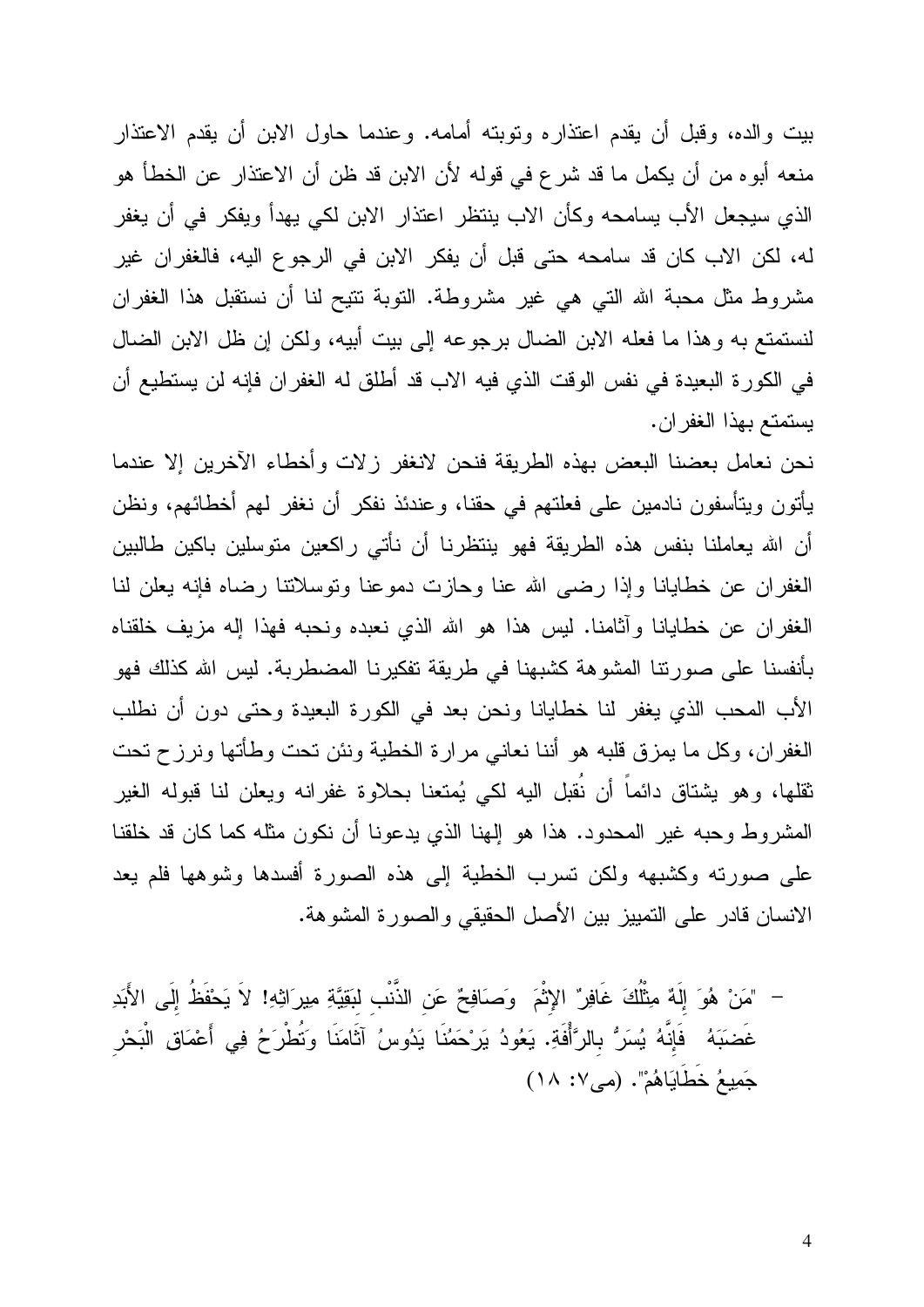• طول أناته ولطفه

– "الرُّبُّ رَحِيمٌ وَرَوَوف طُويل الرَّوح وَكَثِيرُ الرَّحْمَةِ"(مز ١٠٣: ٨ ) – "الرَّبُّ حَنانٌ وَرَحِيمٌ طويلِ الرَّوحِ وَكثَيرُ الرّحْمَة" (مز ١٤٥: ٨ )

– "وَلَكِنْ لأَجْلُ مَرَاهِمِكَ الكَثِيرَةِ لَمْ تَفْنِهِمْ وَلَمْ تَتَرُكَهُمْ لأَنْكَ إِلَٰهٌ هَنَانٌ وَرَحِيمٌ". (نح٩: ٣١ )

– "إِنهُ مِنْ إِحْسَاناتِ الرَّبِّ أَننا لَمْ نفنَ لأَنَّ مَرَا**حِمَهُ لا تزُول.**هِيَ جَدِيدَة فِي كُل صَبَاحٍ كثِيرَة أَمَانتكَ" (مر ٣١: ٢٢ – ٢٣ )

الله في رحمته الكثيرة لا بيأس منا، لكنه في محبته لنا يصبر علينا ويحتمل ضعفنا وعناد قلبنا.. إنه يتأنى ويرفق علينا بل مع كل إشراقة شمس يوم جديد هناك رحمة جديدة رفرص متجددة مدفوعة لحيانتا من قلب إله رحيم وطويل الروح. قد نيأس نحن من أنفسنا رنصاب بالفشل والاحباط من محاولاتنا ولكن رحمة الله وطول أنانه علينا أقوى من خطايانا وضعفاتنا. ليس هذا ما نفعله مع الاخرين أو حتى مع أنفسنا فعندما نخطئ ونكرر خطأنا مرات ومرات نظن أن الله قد يأس منا وأصابه الضجر من محاولاتنا الفاشلة رأعياه الإحباط من الفرص الضائعة التي يعطيها لنا، لكن طول أناة الله علينا وصبره راحتماله لنا فوق الحدود ليس له نهاية.

إن الرب يسوع وهو يُقدم للجموع مثل الإبن الضـال، كان فـي الـحقيقة يعلن عن طول أناته وتمهلات قلبه الرحيمة وانتظاره لكل إبن يضل عنه باختياره.. إنه لا ينتظره بالنوبيخ واللوم بل بالرحمة والحب.

إن محاولات ابليس لكي يفسد أذهاننا وقلوبنا عن من هو الله، هي محاولات نشويه لصورة شخص الله، فيشوه رحمة الله في أعيننا، فبدلا من طول أناته علينا يُشعرنا بالذنب على خطايانـا، وبدلا من الإرتماء في أحضـان إله ينتظرنـا نـهرب من إلـه صنعه إبليس في أذهاننا ممتلئ باليأس والغضب منا.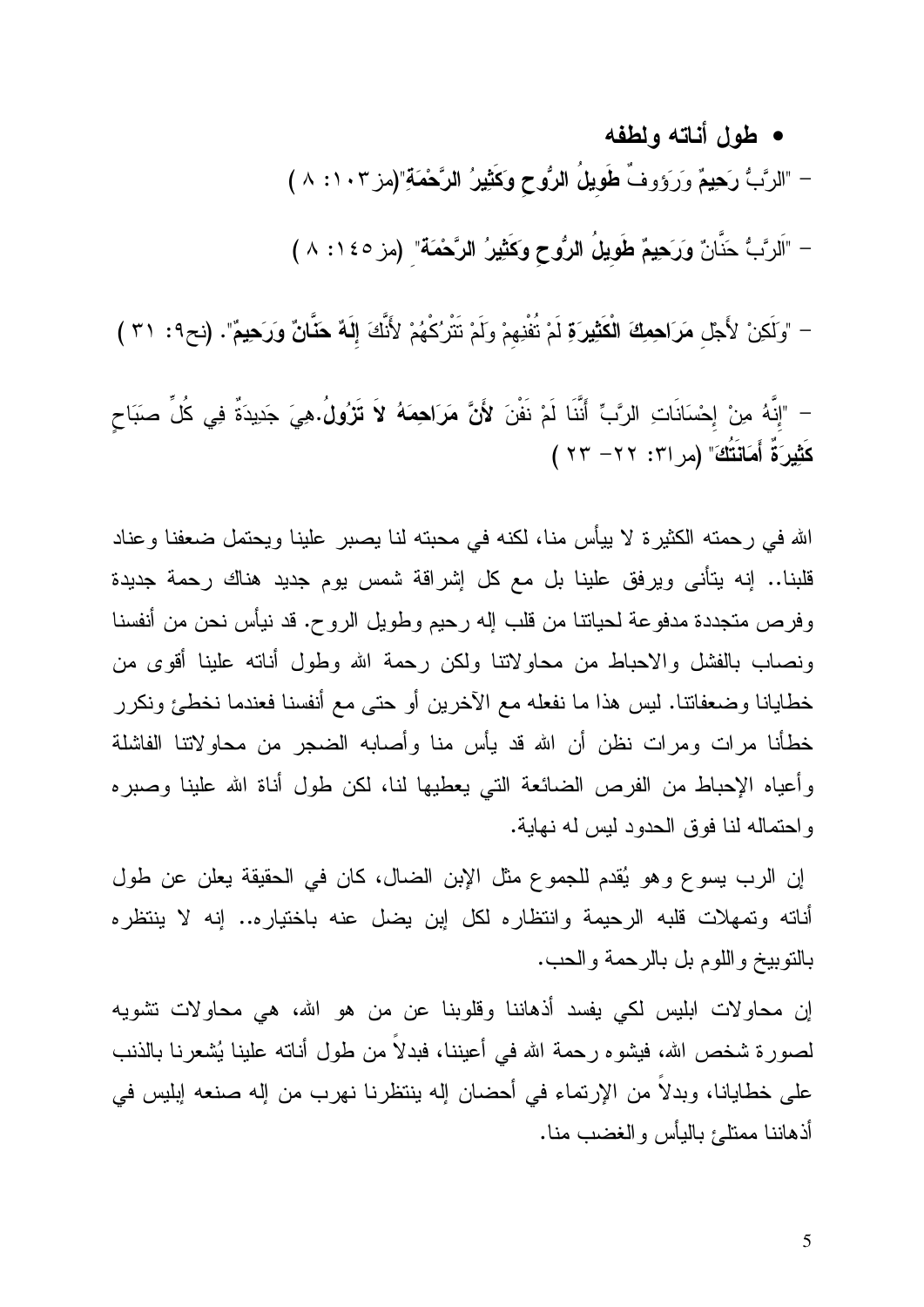### • بحثه عنا في وسط خطايانا

الله ليس فقط الـه غافر الإثم وطويل الروح بل أكثر من ذلك هو إلـه يبحث عنا وسط خطايانا.. بنادي علينا مذكراً إيانا بغفرانه وفداؤه الذي صنعه لأجلنا.

"قَدْ مَحَوْتُ كَغَيْمِ ذُنُوبَكَ وَكَسَحَابَةٍ خَطَايَاكَ ۚ ارْجِعْ إِلَيَّ لأَنِّي فَدَيْتُكَ'' (إِش ٤٤: ٢٢ )

وهذا ما نجده واضحاً في إنجيل لوقا الإصحاح (١٥) عندما بدأ المسيح يتكلم إلى العشارين والخطاة فكلمهم الرب يسوع بمثل الخروف الضال ومثل الدرهم المفقود ثم اختتم المثل بمثل الابن الضال على اعتبار أن هذه الأمثال الثلاثة ذات مغزى واحد، ففي المثل الأول والثاني أشار الرب يسوع بوضوح إلى قلب الله الذي يهتم ويبحث عنا في وسط خطايانا، فالرحمة هي أن الله هو الذي يأخذ المبادرة للبحث عنا وليس أن ينتظرنا حتى نأتى نحن البه.

– "أَيُّ إِنْسَانٍ مِنْكُمْ لَهُ مِئَةُ خَرِبُوفٍ وَأَضَاعَ وَاحِداً مِنْهَا أَلاَ بَتْرُكُ التِّسْعَةَ وَالتِّسْعِينَ فِي الْبَرِيَّةِ وَيَذْهَبَ لأَجْلِ الضَّالِّ حَتَّى يَجِدَهُ؟" (لو ١٥: ٤ )

• الصليب

الصليب ليس فقط هو التعبير عن المحبة بل هو أصدق تعبير عن المحبة المضحية المنز أفة و المتحننة على الانسان الذي لا يستحق، و الآية التالية تجسد صورة الصليب:

– "كُلّْنَا كَغَنَم ضلَلْنَا. مِلْنَا كُلُّ وَاحِدٍ إِلَى طَرِيقِهِ، وَالرَّبُّ وَضَعَ عَلَيْهِ إِثْمَ جَمِيعِنَا".  $(7:07)$ 

بعد أن ضللنا وملنا إلى طرقنا المعوجة عاصبين الله وكاسرين وصاباه، قرر الله أن يدفع ثمن خطايانا وهذا الثمن ليس فضة ولا ذهب بل كان الثمن هو حياة الرب يسوع نفسه..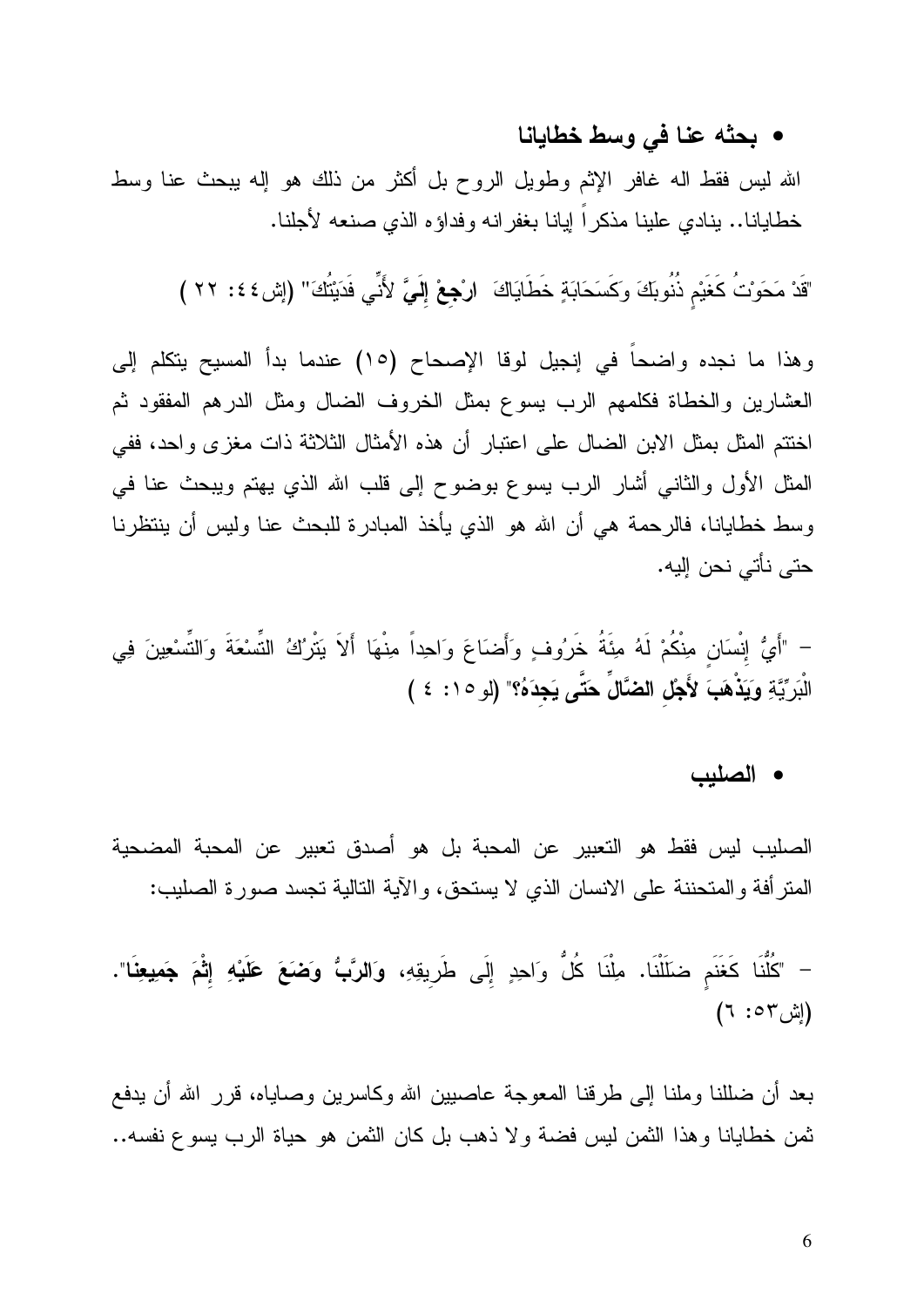لم تكن خطيتنا ضد آخر بل كان إثمنا موجه ضد الله شخصياً. لقد جمع الصليب كل العناصر التي لا يمكن أن تجتمع معاً، فقد جمع بين رحمة الله الكثيرة وبين قساونتا الشديدة.. بين الحب العظيم وبين الخيانة النكراء، وهكذا صرخ يسوع على الصليب: «يَا أَبَتَاهُ اغْفِرْ لَهُمْ لأَنَّهُمْ لاَ يَعْلَمُونَ مَاذَا يَفْعَلُونَ».(لو ٢٢: ٣٤)

كان الرب يسوع يبحث عن سبب يبرء به ساحة الذين صلبوه، إنهم لا يعلمون ماذا يفعلون وهم الذين قد صنعوا كل هذا بتدبير متقن وعن قصد واعي، لكنه على الصليب غفر لمهم خطاياهم حتى دون أن يتوبوا ويندموا على فعلتهم الشنعاء

– "أَمَّا الرَّبُّ فَسُرَّ بأَنْ يَسْحَقَهُ بِالْحُرْنِ. إنْ **جَعَلَ نَفْسَهُ ذَبِيحَةَ** إِثْمٍ يَرَى نَسْلاً تَطُولُ أَيَّامُهُ، وَمَسَرَّةُ الرَّبِّ بِيَدِهِ نَتْجَحُ. مِنْ نَعَب نَفْسِهِ يَرَى وَيَشْبَعُ، وَعَبْدِي الْبَارُ بِمَعْرفَنِهِ يُبَرِّرُ كَثِيرِينَ، وَآثَامُهُمْ ۚ هُوَ يَحْمِلُهَا...وَهُوَ حَمَلَ خَطِيَّةَ كَثِيرِينَ وَشَفَعَ فِى الْمُذْنِبِينَ". (إش٢٥: ١٠ - $(11)$ 

قيمة الرحمة الإلهية:

● باب الله دائماً مفتوح

الله دائماً فاتح ذراعيه لقبول كل شخص يرجع اليه من الظلمة والكورة البعيدة، فباب رحمة الله دائما مفتوح على مصر اعيه مهما كانت خطيتنا وحالتنا الاثيمة فهو لم بيأس منا على الاطلاق ودائماً في الانتظار .

● تقودنا إلى التواضع والانكسار وعدم الدفاع عن أنفسنا فكما رحمنا الله وغفر آثامنا فنحن علينا أن نعترف بأخطائنا في حق الله والآخرين مادامت رحمة الله وطول أناته متاحة لجميع الناس.

## ● علينا أن نتعلم أن نرحم الآخرين

فكما رحمنا الله وغفر خطايانا، علينا نحن أيضاً أن نرحم إخونتا ونغفر أخطائهم في حقنا. - "طُوبَى للرُّحَمَاءِ ، لأَنَّهُمْ يُرْحَمُونَ". (مت٥: ٧)

– "لأَنَّكُمْ بِالدَّيْنُونَةِ الَّتِي بِهَا تَدِينُونَ تُدَانُونَ ، وَبِالْكَيْلِ الَّذِي بِهِ تَكِيلُونَ يُكَالُ لَكُمْ".(مت٧: ٢)